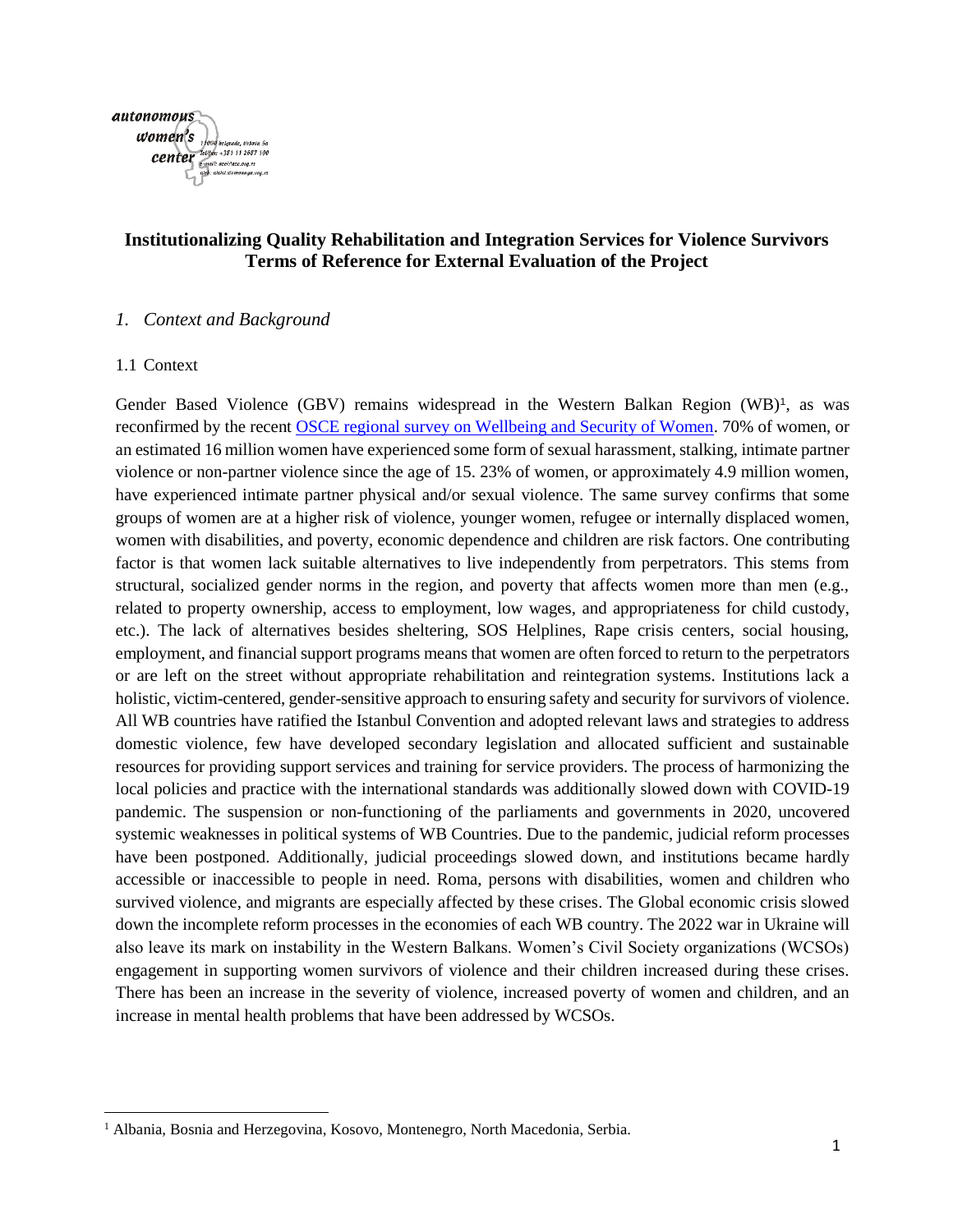# 1.2 Background

As part of efforts to contribute to the support and protection of women from violence, the Autonomous Women's Center, together with Albanian Women's Empowerment Network (AWEN), Gender Alliance for Development Centre (GADC), Kosovo Women's Network (KWN), Foundation United Women Banja Luka (FUW), National Network against Violence against Women and Domestic Violence (NNVWDV), Women's Rights Centre (WRC) are implementing the project "Institutionalizing Quality Rehabilitation and Integration Services for Violence Survivors".

The project is up-scaling previous activities implemented within the four-year regional action *[Coordinated](https://www.womenngo.org.rs/en/about-us/completed-projects/555-2015-2016-coordinated-efforts-toward-new-european-standards-in-protection-of-women-from-gender-based-violence-ii-phase-of-the-project-implementation)  [efforts](https://www.womenngo.org.rs/en/about-us/completed-projects/555-2015-2016-coordinated-efforts-toward-new-european-standards-in-protection-of-women-from-gender-based-violence-ii-phase-of-the-project-implementation) – [Toward new European standards](https://www.womenngo.org.rs/en/about-us/completed-projects/556-2013-2014-coordinated-efforts-towards-new-european-standards-in-the-protection-of-women-from-gender-based-violence-i-phase-of-the-project-implementation) in protection of women from gender-based violence,* funded by the EU under the IPA that successfully furthered ratification of the Council of Europe Convention on preventing and combating violence against women and domestic violence (Istanbul Convention) in several of our countries (2013-2016). The project is also part of an ongoing regional collaboration as partners of Kvinna till Kvinna foundation in joint advocacy targeting the EU, towards improving a gender perspective in the Accession process, *Funding the Women's Movement in the Western Balkans* (2018-2019).

The project has a national, local, and regional scope and isimplemented in Albania, Bosnia and Herzegovina, Kosovo, Montenegro, North Macedonia, and Serbia. The project duration is three years, from 1. December 2019 – 30. November 2022.

The primary project outcome is improved quality of rehabilitation and integration services for survivors of GBV. The key results aimed to be achieved by the project are: 1) Women supported in leaving violent environments and becoming more autonomous, 2) Quality evidence-based proposals for secondary legislation and programs put forth for assisting survivors, 3) Improved skills of service providers towards increased safety/security of survivors, 4) Strengthened and formalized regional network for addressing violence against women in line with EU standards.

The primary beneficiaries of the project are at least 30,000 women and their child survivors of GBV; secondary: at least 1 800 professionals from relevant institutions and CSOs in the WB.

# 1.3 COVID-19 pandemic and its effects on the implementation of the project

During the implementation period, the global pandemic deeply affected the implementation. The pandemic also heightened violence against women and their children, data from around the globe shows that it is increasing. In addition to investing efforts to develop new online support services, project partners also provided safety and security support (consultations, means and instructions) to local network member organizations to support them during the pandemic so they could continue to provide services which broadened the scope of their work. Due to the lockdown and social distancing measures, activities such as meetings, trainings, and the study visit were postponed or (where possible) reorganized to online activities. Project timeframe and some of the activities in all 6 countries, especially those related to travels and work had to be adapted. These changes should be reflected in the External Evaluation as well.

# 1.4 Geographic context

The project is implemented at national, local and regional level in 6 Western Balkan countries: Albania, Bosnia and Herzegovina, Kosovo, Montenegro, North Macedonia and Serbia.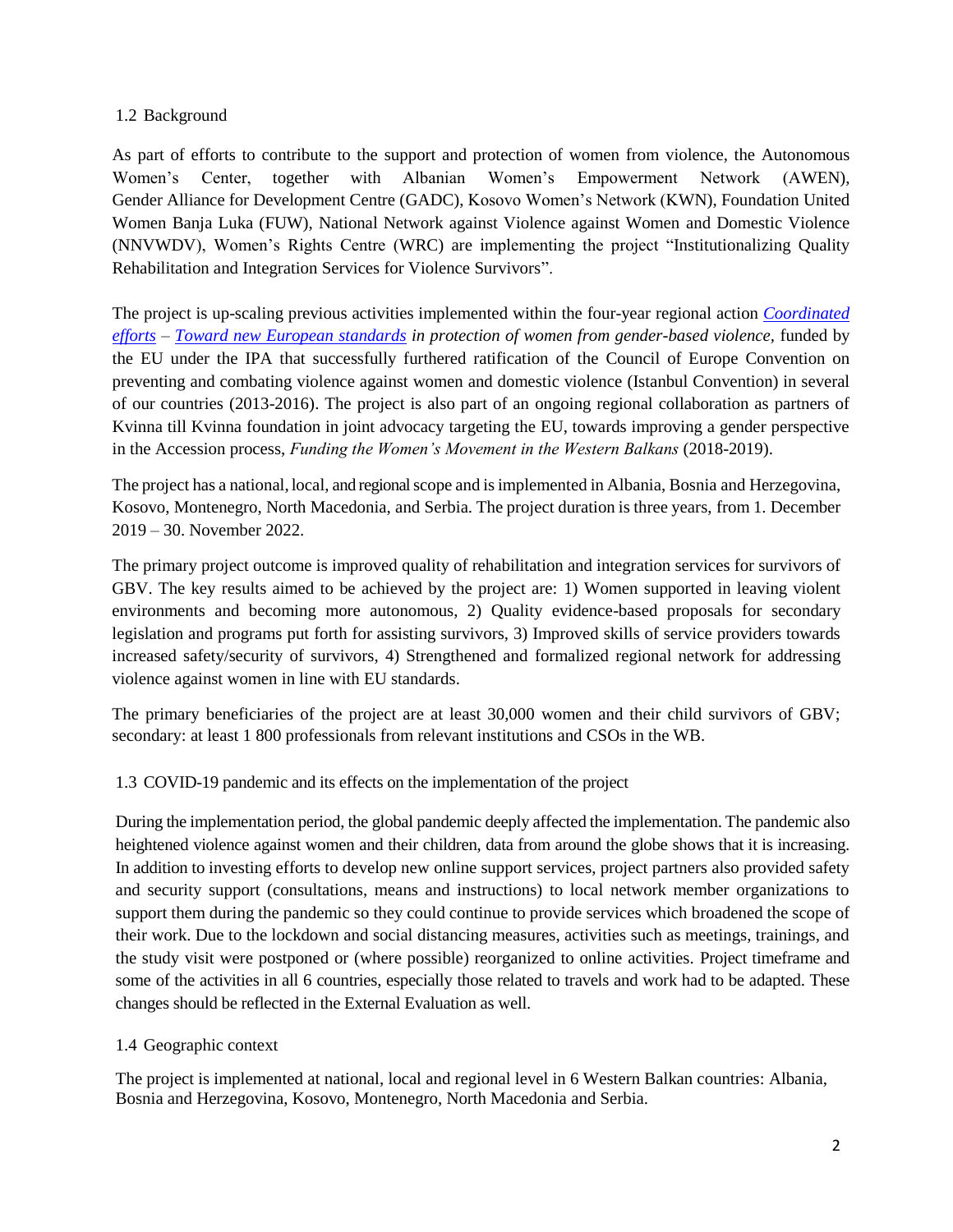#### 1.5 Total resources allocated for the intervention

The total budget for the project is **1.111.111,11** EUR, with support from the Austrian Development Agency (ADA) in the amount of 1.000.000,00 EUR and contribution by the partners in the amount of 111.111,11 EUR.

# 1.6 Key partners

The following women's civil society organizations participate in the project as partners:

- 1. Albanian Women's Empowerment Network (Albania), [awenetwork.org](https://awenetwork.org/)
- 2. Gender Alliance for Development Centre (Albania), [gadc.org.al](https://www.gadc.org.al/)
- 3. Foundation United Women Banja Luka (Bosnia and Herzegovina), [unitedwomenbl.org](https://unitedwomenbl.org/)
- 4. Kosovo Women's Network (Kosovo), [womensnetwork.org](https://womensnetwork.org/)
- 5. National Network against Violence against Women and Domestic Violence (North Macedonia), [glasprotivnasilstvo.org.mk](https://glasprotivnasilstvo.org.mk/)
- 6. Women's Rights Centre (Montenegro)[, womensrightscenter.org](https://womensrightscenter.org/)

All partners either coordinate the local network of women's civil society organizations or participate in the work of the local networks. Therefore, over 30 local WCSOs (from each country) are involved in the project from implementation of sub-grants.

#### *2. Purpose of the evaluation*

This is the final project evaluation planed in line with the Austrian Development Agency Evaluation Policy and Guidelines for Programmes and Projects Evaluations. It is also an evaluation of activities of the Autonomous Women's Center and partner organizations. The evaluation process is scheduled according to the timeframe of the project which is in its final implementation phase and ends at the end of November 2022.

The evaluation results will be used by the project partners for: learning purposes, shaping future advocacy activities, and improving networking in the field of GBV. The Autonomous Women's Center and partner/sub-grantee organizations will use the results to better understand the achieved outcomes, positive effects, obstacles, opportunities overlooked, and future needs in the field of advocating for institutionalization of quality support and reintegration services aimed at women who survived violence and their children in the WB Region. Considering the large number of CSOs involved in the project implementation, the level of satisfaction with cooperation and possibilities for improvement should be evaluated. The evaluation results will be shared with ADA to assess the overall impact of the project.

The evaluation report will be used for planning future joint activities of partner organizations addressing GBV and institutionalization of quality support services in WB Region in line with international standards and obligations. The evaluation results will contribute to providing input for designing future joint comprehensive activities based on the needs and perspectives of their beneficiaries, as well as on lessons learned. In the end of the evaluation process an online presentation of the findings will be organized, as a useful step in discussing conclusions, lessons learned and recommendations of the evaluation report. The project partner team will also work on strategies to ensure sustainability of the achieved positive changes, as well as on the best methods for dissemination of knowledge products and transferable positive practices.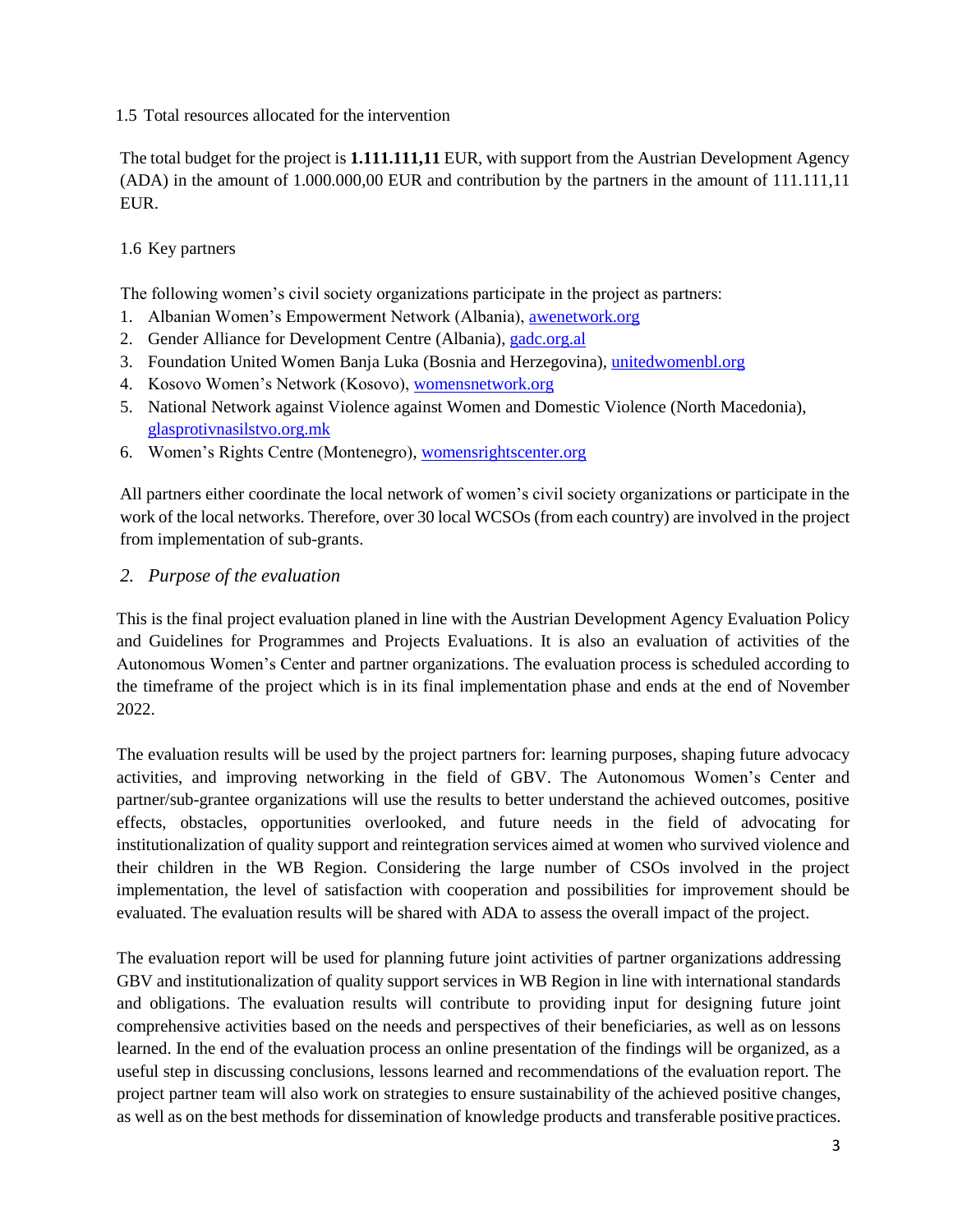# *3. Evaluation scope*

# 3.1 Scope of Evaluation

The evaluation should cover the entire project duration (December 2019 to November 2022). It should focus on the project impact in Albania, Bosnia and Herzegovina, Kosovo, Montenegro, North Macedonia, Serbia, prioritizing and exploring in depth impact made in two countries.

This evaluation should cover the secondary project's target beneficiaries: professionals in institutions and CSOs, as well as key partners and stakeholders (e.g., partner sub-grantees, representatives of relevant ministries and governmental bodies/CSOs, external experts) participating in the project implementation.

Due to the safety and security protection measures as well as personal data protection regulated by the law<sup>2</sup> , women who survived violence and their children will be excluded from the direct participation in the evaluation process. The implementing partners providing support services are conducting regular evaluation of the services as evaluated by beneficiaries, and evaluation reports will be available to evaluators.

# 3.2 Objectives of Evaluation

The overall objectives of the evaluation are to:

- 1. Evaluate the entire project in terms of relevance, coherence<sup>3</sup>, effectiveness, sustainability<sup>4</sup> with a strong focus on assessing the results at the outcome and project goals,
- 2. Identify key lessons and promising or emerging good practices and approaches (including networking) in the field of ending violence against women, for learning purposes.

l

<sup>&</sup>lt;sup>2</sup> EU General Data Protection Regulation and matching Law on Personal Data Protection of Republic of Serbia.

<sup>&</sup>lt;sup>3</sup> The coherence criterion involves synergies, linkages, partnership dynamics, and complexity.

<sup>4</sup> At the stage: preconditions are met.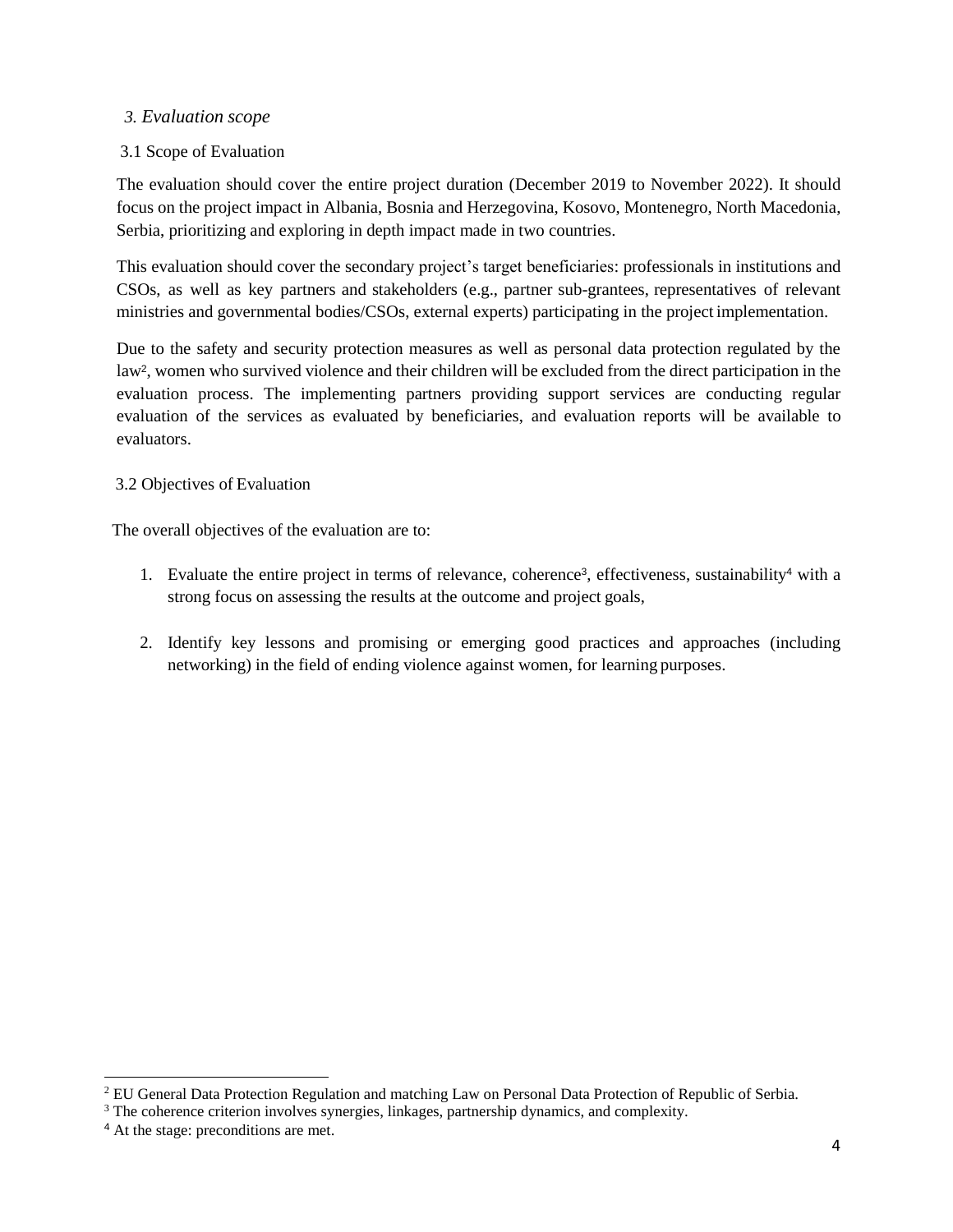# *4. Evaluation Questions*

The key questions that need to be answered by this evaluation include the following divided into four categories of analysis. The four overall evaluation criteria – relevance, coherence, effectiveness and sustainability will be applied for this evaluation.

| <b>Evaluation</b> | <b>Mandatory Evaluation Questions</b>                                                                                                                                                                                                                                                                                                                                                                                     |
|-------------------|---------------------------------------------------------------------------------------------------------------------------------------------------------------------------------------------------------------------------------------------------------------------------------------------------------------------------------------------------------------------------------------------------------------------------|
| Relevance:        | 1) To what extent do achieved results (project goal, outcomes and outputs)<br>continue to be relevant to the needs of women who survived GBV?                                                                                                                                                                                                                                                                             |
| Coherence:        | 1) Which human rights based, and gender responsive approaches have been<br>incorporated through-out the project and to what extent?                                                                                                                                                                                                                                                                                       |
| Effectiveness:    | 1) To what extent was the intended project goal, outcomes and outputs achieved<br>and how?<br>2) To what extent was the project successful in developing quality evidence-based<br>proposals for secondary legislation and programs for assisting survivors of GBV?<br>Why?<br>3) To what extent did the project strengthen the regional network for addressing<br>violence against women in line with EU standards? Why? |
| Sustainability:   | 1) To what extent the preconditions for sustainability of the project results after<br>the project ends are met?                                                                                                                                                                                                                                                                                                          |

# *5. Design and approach*

The evaluation design and approach should be tailored according to the evaluation objectives and characteristics of target groups. Besides focusing on project outcomes and impact, it is also important to identify examples of good practices and give recommendations for the revision of implemented and introduction of new further activities. In terms of methodological approach, we propose using mixed qualitative and quantitative methods, a gender responsive approach and data disaggregated by sex, as well as using non-experimental design. It is also important to consider the political and social context of a project being evaluated due to the very complex situation in the WB region. Basic principles and quality criteria in assessing the implemented projects are equity, participation, and empowerment, human rightsbased approach (HRBA) to development, cross-cutting issues such as environment and climate change and gender equality. The evaluator(s) should propose the evaluation design and methodology in their proposal.

The evaluation process should include the following phases: *developing evaluation design, secondary data analysis, field information, writing products.*

Evaluation methods should include:

- content analysis of the collected data, documents and literature, (including data collected during the process of project implementation, such as research and analysis results, evaluation reports, presentations and expert articles published, progress and annual reports),
- Field visits<sup>5</sup> focus groups and/or interviews with partners, beneficiaries and stakeholders.

 $\overline{\phantom{a}}$ <sup>5</sup> If possible, according to the epidemiological situation, safety and security of evaluators and participants.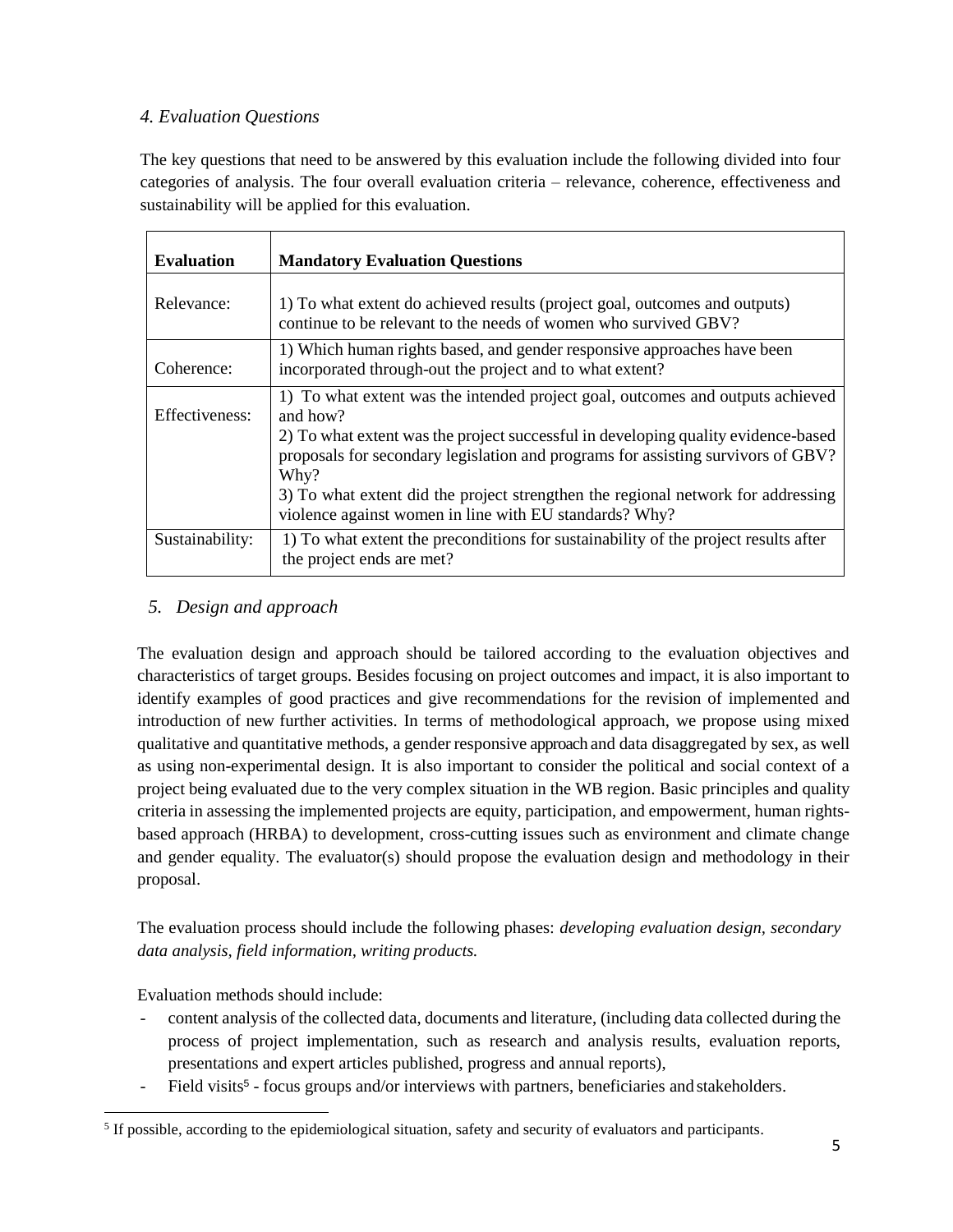The existing information sources include (but are not limited to):

- Relevant national legal and strategic framework document for each partner country.
- Project document.
- Annual and Progress Reports with annexes.
- Base line mapping of existing rehabilitation and reintegration services in each country.
- Baseline and end-line survey on satisfaction of the beneficiaries with services received in centers for social work and WCSOs for each country.
- Regional/local evidence-based advocacy documents and reports developed.
- Reports published by organizations/institutions out of the project involving data and reports developed during implementation of the project.
- Sub-grantee reports.
- Websites of partners implementing the project and sub-grantee organizations.
- Contact list of project partners and sub-grantees to interview/collect information from.
- Contact list of secondary project beneficiaries to interview/collect informationfrom.

Once the evaluator is selected, the grantee organization will share the list of key stakeholders/institutions to be consulted, documents to be consulted, the required structure for the inception/final report, and the templates for presenting the evaluation findings and process.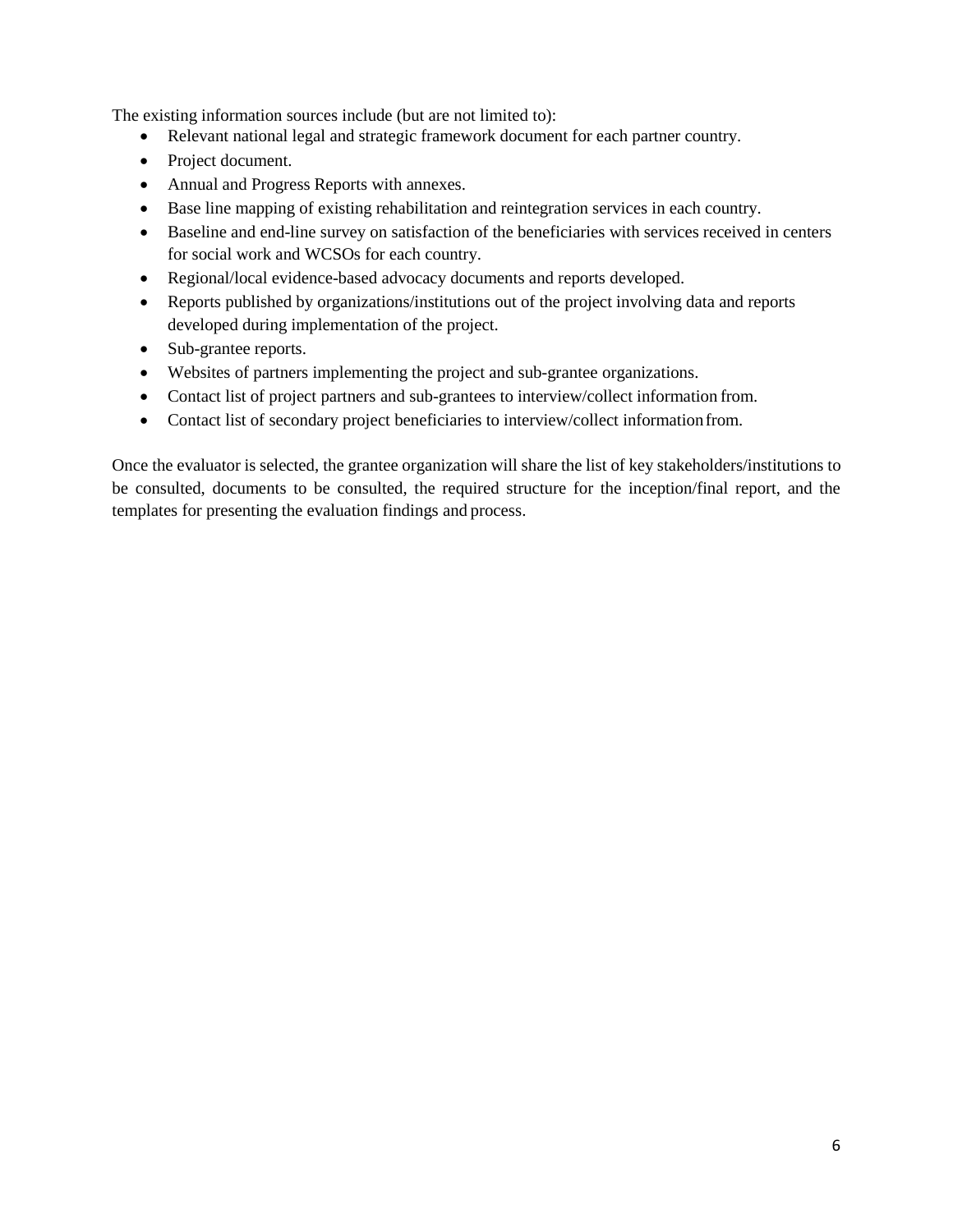# *6. Workplan*

|   | <b>Deliverables</b>                                                                    | <b>Description of Expected Deliverables</b>                                                                                                                                                                                                                                                                                                                                                                                                                                                                                                                                                                                                                                                                                                                                                                                                                                                                                                              | <b>Timeline</b><br>of each<br>deliverable<br>(date/month<br>/year) | <b>Number of</b><br>working days<br>required |
|---|----------------------------------------------------------------------------------------|----------------------------------------------------------------------------------------------------------------------------------------------------------------------------------------------------------------------------------------------------------------------------------------------------------------------------------------------------------------------------------------------------------------------------------------------------------------------------------------------------------------------------------------------------------------------------------------------------------------------------------------------------------------------------------------------------------------------------------------------------------------------------------------------------------------------------------------------------------------------------------------------------------------------------------------------------------|--------------------------------------------------------------------|----------------------------------------------|
|   | Evaluation<br>1<br>inception<br>report<br>(language<br>of report:<br>English)          | inception<br>provides<br>The<br>the<br>report<br>grantee<br>organization and the evaluators with an opportunity<br>to verify that they share the same understanding<br>the<br>about<br>evaluation<br>clarify<br>and<br>any<br>misunderstanding at the outset.<br>An inception report must be prepared by the<br>evaluators before going into the technical mission<br>and full data collection stage. It must detail the<br>evaluators' understanding of what is being evaluated<br>and why, showing how each evaluation question will<br>be answered by way of: indicators, sources, and<br>methods for data collection within the evaluation<br>matrix <sup>6</sup> .<br>The inception report must include a proposed<br>schedule of tasks, activities, and deliverables,<br>designating a team member with the lead<br>responsibility for each task or product. The structure<br>must be in line with the suggested structure of the<br>annex of TOR. | 15/7/2022                                                          | 8 days                                       |
|   | Draft<br>$\overline{2}$<br>evaluation<br>report<br>(language<br>of report:<br>English) | The report needs to meet the minimum requirements<br>specified in the annex of TOR.                                                                                                                                                                                                                                                                                                                                                                                                                                                                                                                                                                                                                                                                                                                                                                                                                                                                      | 15/10/2022                                                         | 20 days                                      |
| 3 | Final<br>evaluation<br>report<br>(language)<br>of report:<br>English)                  | In the end of the evaluation process an online<br>presentation of the findings will be organized, as a<br>useful step to discuss the conclusions, lessons<br>learned and recommendations of the evaluation<br>report. Relevant comments from partners must be<br>well integrated in the final version, and the final<br>report must meet the minimum requirements<br>specified in the annex of TOR. Results Assessment<br>Form <sup>7</sup> , completed and submitted together with the<br>evaluation report is mandatory.                                                                                                                                                                                                                                                                                                                                                                                                                               | 15/11/2022                                                         | 8 days                                       |

l <sup>6</sup> Format of the Evaluation Matrix available via link:

[https://www.entwicklung.at/fileadmin/user\\_upload/Dokumente/Evaluierung/Evaluierung\\_Templates/Annex7\\_Evaluati](https://www.entwicklung.at/fileadmin/user_upload/Dokumente/Evaluierung/Evaluierung_Templates/Annex7_EvaluationMatrix_Template.xlsx) [onMatrix\\_Template.xlsx](https://www.entwicklung.at/fileadmin/user_upload/Dokumente/Evaluierung/Evaluierung_Templates/Annex7_EvaluationMatrix_Template.xlsx)

<sup>7</sup> Please download the form from the link:

[https://www.entwicklung.at/fileadmin/user\\_upload/Dokumente/Evaluierung/Evaluierung\\_Templates/Annex9\\_Results\\_](https://www.entwicklung.at/fileadmin/user_upload/Dokumente/Evaluierung/Evaluierung_Templates/Annex9_Results_AssessmentForm_Template2022.xlsx) [AssessmentForm\\_Template2022.xlsx](https://www.entwicklung.at/fileadmin/user_upload/Dokumente/Evaluierung/Evaluierung_Templates/Annex9_Results_AssessmentForm_Template2022.xlsx)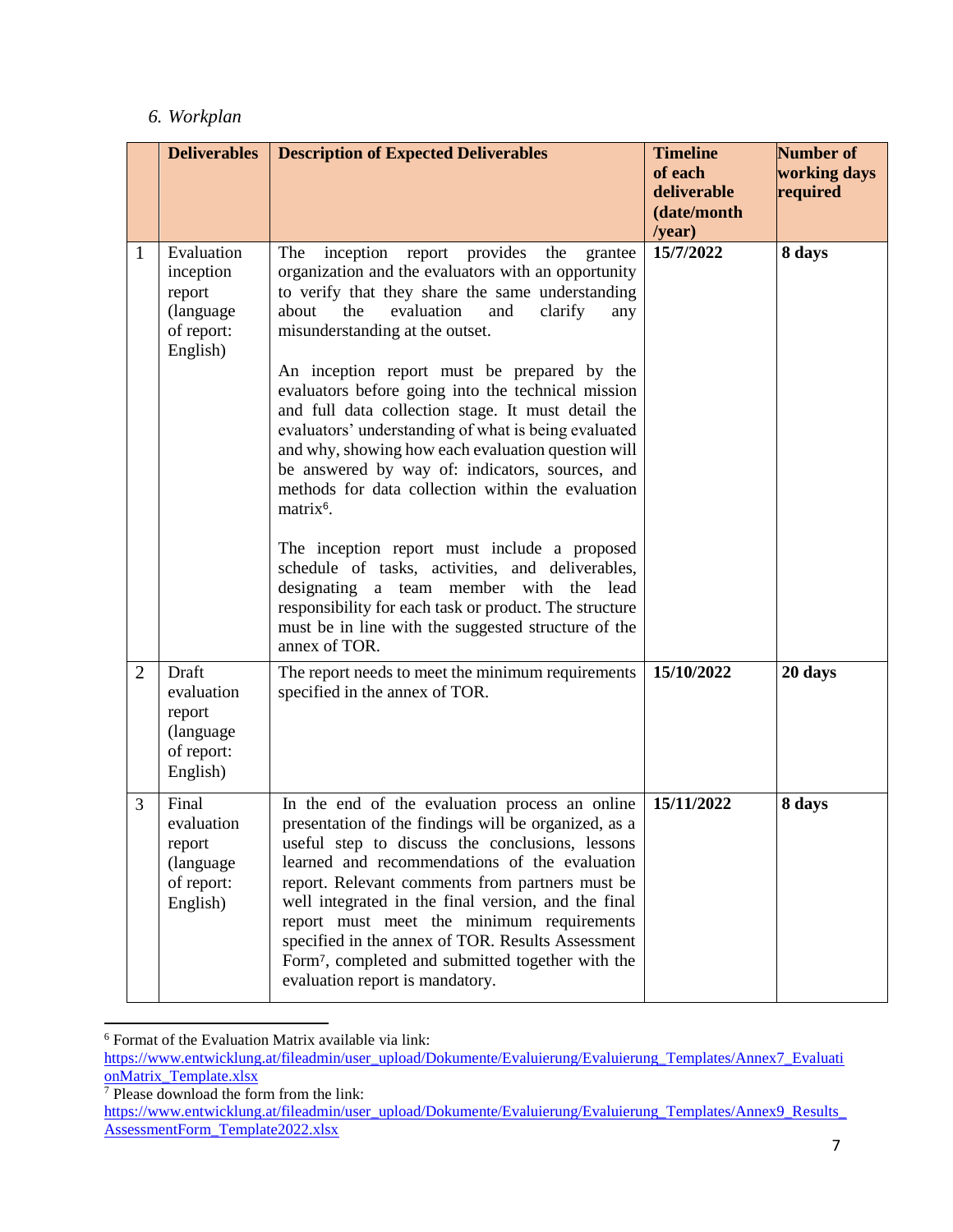### *7. Evaluation Management Arrangements*

The Evaluation Team will be consisting of 1 regional lead evaluator and the evaluation team.

The lead evaluator will be responsible for undertaking the evaluation from start to finish, for managing the evaluation team under the supervision of an evaluation task manager from the grantee organization, for the data collection and analysis, and for drafting the report and finalization in English.

The lead evaluator should provide the relevant information on the qualifications of team members. The lead evaluator is responsible for the assignment of tasks and organization of evaluation activities among team members. The lead evaluator is responsible for the end result and products of the evaluation within the defined timeframe.

The evaluation team will be responsible for the evaluation logistics: office space, administrative support, own travel within the WB region, telecommunications, translation and printing of documents, subsistence allowances, etc. The evaluators are also responsible for the dissemination of all methodological tools such as surveys. Partners implementing the project will provide support in communication with professionals in institutions, sub-grantee organizations and decision makers to be interviewed and will organize and cover costs of meetings with stakeholders within the evaluation process. Payment to the evaluator(s) will be made in installments upon delivery of each stage of the evaluation process (1-inception, 2-draft report and 3-final report). The evaluation must be conducted in accordance with the principles outlined in the ADC and OECD/DAC norms and standards (please see below) as well as ethical guidelines for evaluations.

# *8. Requirements for the Evaluators*

Evaluators must be independent from any organizations that have been involved in designing, executing, managing, or advising any aspect of the project that is the subject of the evaluation and any other ADC funded projects.

#### 7.1. Lead Evaluator

Evaluation experience: at least 5 years in conduction of at least 2 external evaluations as team lead, with mixed-methods evaluation skills and having flexibility in using non-traditional and innovative evaluation methods,

Expertise in gender and human-rights based approaches to evaluation and issues of violence against women,

Specific evaluation experiences in the areas of ending violence against women,

Experience in collecting and analyzing quantitative and qualitative data,

Experience in planning and conducting of semi-structure interviews,

In-depth knowledge of gender equality and women's empowerment,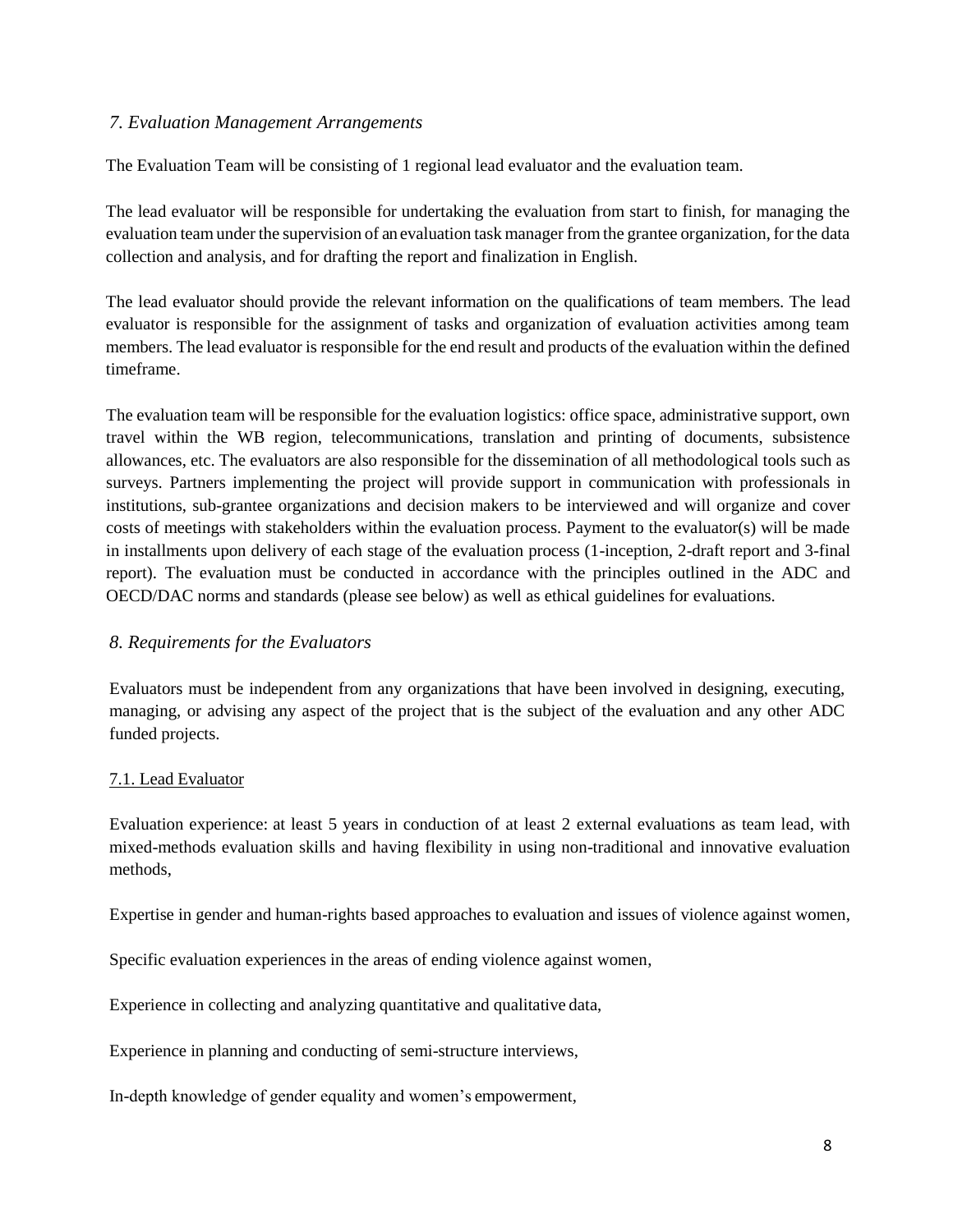A strong commitment to delivering timely and high-quality results, i.e. credible evaluation and itsreport that can be used,

A strong team leadership and management track record, as well as interpersonal and communication skills to help ensure that the evaluation is understood and used. Good communication skills and ability to communicate with various stakeholders, to express ideas and concepts concisely.

Regional experience and knowledge: in-depth knowledge of the social services system in Western Balkan countries and framework for protection against violence against women isrequired,

Language proficiency: fluency in English is mandatory.

#### 7.2. The evaluation team

Evaluation experience at least 3 years in conducting external evaluations, with mixed-methods evaluation skills and having flexibility in using non-traditional and innovative evaluationmethods,

Expertise in gender and human-rights based approaches to evaluation and issues of violence against women,

Specific evaluation experiences in the areas of ending violence against women,

Experience in collecting and analyzing quantitative and qualitative data,

In-depth knowledge of gender equality and women's empowerment,

A strong commitment to delivering timely and high-quality results, i.e., credible evaluation and itsreport that can be used,

Good communication skills and ability to communicate with various stakeholders and to express concisely and clearly ideas and concepts,

Regional/Country experience and knowledge: in-depth knowledge of the social services system in Western Balkan countries and framework for protection against violence against women isrequired,

Language proficiency: must have fluency in Albanian, Macedonian, Serbian, and English language.

A gender balanced (must include women) team is part of the requirements.

The evaluator(s) must put in place specific safeguards and protocols to protect the safety (both physical and psychological) of respondents and those collecting the data as well as to prevent harm. This must ensure the rights of the individual are protected and participation in the evaluation does not result in further violation of their rights. The evaluator(s) must have a plan in place to:

- Protect the rights of respondents, including privacy and confidentiality,
- Elaborate on how informed consent will be obtained and to ensure that the names of individuals consulted during data collection will not be made public,
- The evaluator(s) must be trained in collecting sensitive information and specifically data relating to violence against women and select any members of the evaluation team on these issues,
- Data collection tools must be designed in a way that is culturally appropriate and does not create distress for respondents,
- Data collection visits should be organized at the appropriate time and place to minimize risk to respondents,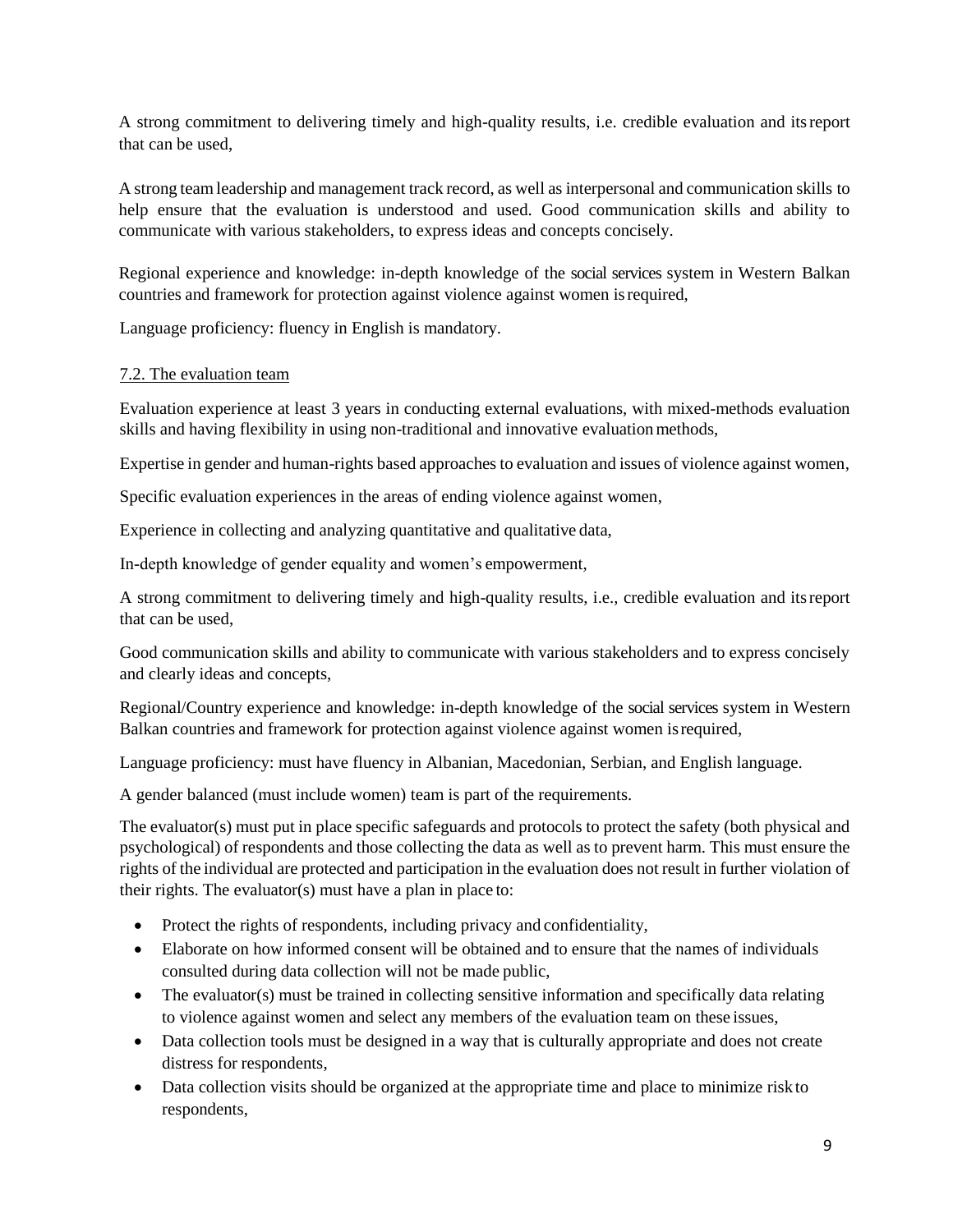• The interviewer or data collector must be able to provide information on how individuals in situations of risk can seek support (e.g., referrals to WCSOs counseling support).

# *9. Specifications for the Submission of Offers*

Application must include the following documents:

- 1) Technical offer, including work plan and time frame,
- 2) Financial offer based on days and daily rates,
- 3) CVs of key experts/consultants in accordance with the above-required competencies.

Total budget for External Evaluation is maximum 27.500 EUR including VAT.

Applications should be submitted no later than June  $1<sup>st</sup>$ , 2022 at 5pm CET, by e-mail to the Autonomous Women's Centre, Tiršova 5a, 11000 Belgrade, Serbia at the following address[: dobre\\_prakse@azc.org.rs,](mailto:dobre_prakse@azc.org.rs) under subject line: **Evaluation offer**. Contact person: Aleksandra Nestorov, project coordinator at AWC. Each applicant will receive a message confirming reception of the offer.

Applicants will be notified about the final selection of the consultant/service provider within 15 days from the application deadline. AWC is responsible for all correspondence with project partners concerning the received offers.

# *10. Annexes*

# **10.1 Relevant documents**

The evaluator(s) must consult with the relevant documents prior to development and finalization of data collection methods and instruments. The key documents include (but not limited to) the following:

1. The Evaluation Policy of the Austrian development cooperation, which defines the overall quality standards, principles and definitions of relevance to Austrian development evaluation: [https://www.entwicklung.at/fileadmin/user\\_upload/Dokumente/Evaluierung/Englisch/Evaluationpolicy.pdf](https://www.entwicklung.at/fileadmin/user_upload/Dokumente/Evaluierung/Englisch/Evaluationpolicy.pdf)

2. ADA Guidelines for Programme and Project Evaluations (bottom of the page) <https://www.entwicklung.at/en/ada/evaluation>

3. The OECD/DAC evaluation criteria, standards and principles for use, which provide the recognized international framework for evaluation in development cooperation (and beyond): [https://www.oecd.org/officialdocuments/publicdisplaydocumentpdf/?cote=DCD/DAC\(2019\)58/FINAL&docL](https://www.oecd.org/officialdocuments/publicdisplaydocumentpdf/?cote=DCD/DAC(2019)58/FINAL&docLanguage=En) [anguage=En](https://www.oecd.org/officialdocuments/publicdisplaydocumentpdf/?cote=DCD/DAC(2019)58/FINAL&docLanguage=En)

4. UNEG Ethical Guidelines for Evaluation <http://www.unevaluation.org/document/download/3625>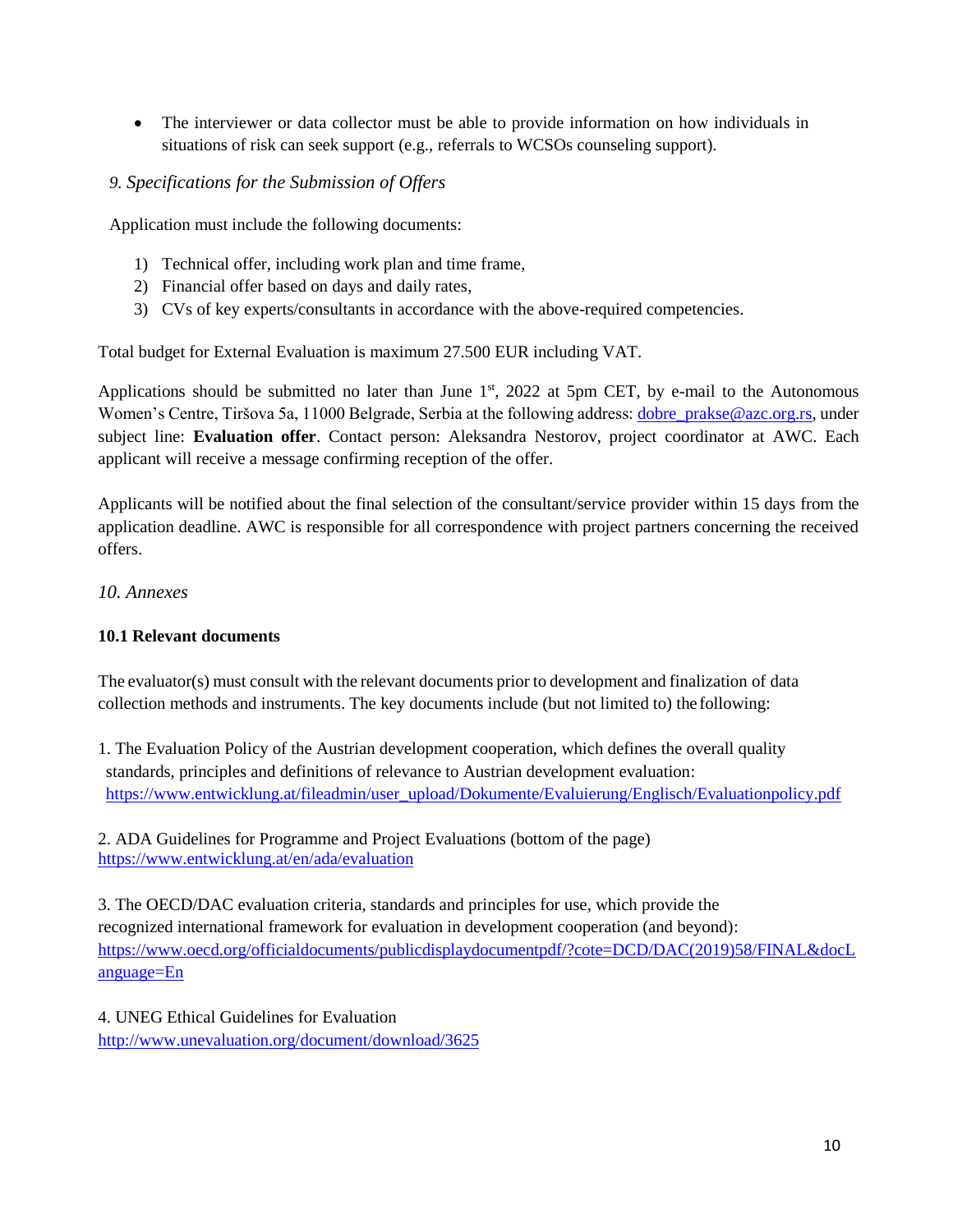### **10.2 Expected outline of inception report**

The inception report should be structured as follows:

# **1. Background, Purpose and Objectives**

- a) The intervention logic of the programme or project being evaluated is depicted.
- b) The purpose, objective(s) and scope of the evaluation are stated and in line with the ToR.
- c) The primary users and the intended use of the evaluation are stated.

# **2. Evaluation Design and Approach**

2.1.Methodology and Methods

- a) The methodological approach put forward in the IR is suitable to obtain reliable findings in line with the evaluation purpose, objective(s) and questions as per ToR.
- b) The stated objectives are realistic and achievable given the information that can be collected in the context of the evaluation.
- c) Criteria and reference frameworks that evaluative judgements will be based upon are stated.
- d) Means for quality assurance and triangulation are outlined.
- e) Reference is made to how the selected methodology and methods will enable the application of ADA's basic principles and cross-cutting issues as well as the human rights-based approach and other approaches, such as the conflict-sensitive approach, as relevant.

# 2.2.Evaluation Matrix

a) The choice of indicators, sources and methods used to answer the evaluation questions, and the triangulation thereof, is presented and mapped against each evaluation question.

#### 2.3.Data Collection Instruments

- a) Data collection instruments to be applied during the evaluation are outlined.
- b) The sequencing of data collection instruments is outlined and follows a logic.
- c) Relevant interview partners are identified, and approximate numbers indicated.
- d) Key documents to be consulted are identified and approximate numbers indicated.
- e) Reasonable sampling strategies are developed for each data collection instrument.
- f) Tools (e.g. interview topic guides, questionnaires) are elaborated and annexed.

#### 2.4.Data Analysis

- a) Data processing and interpretation are described.
- b) The data analysis plan and methods is comprehensive and clearly presented.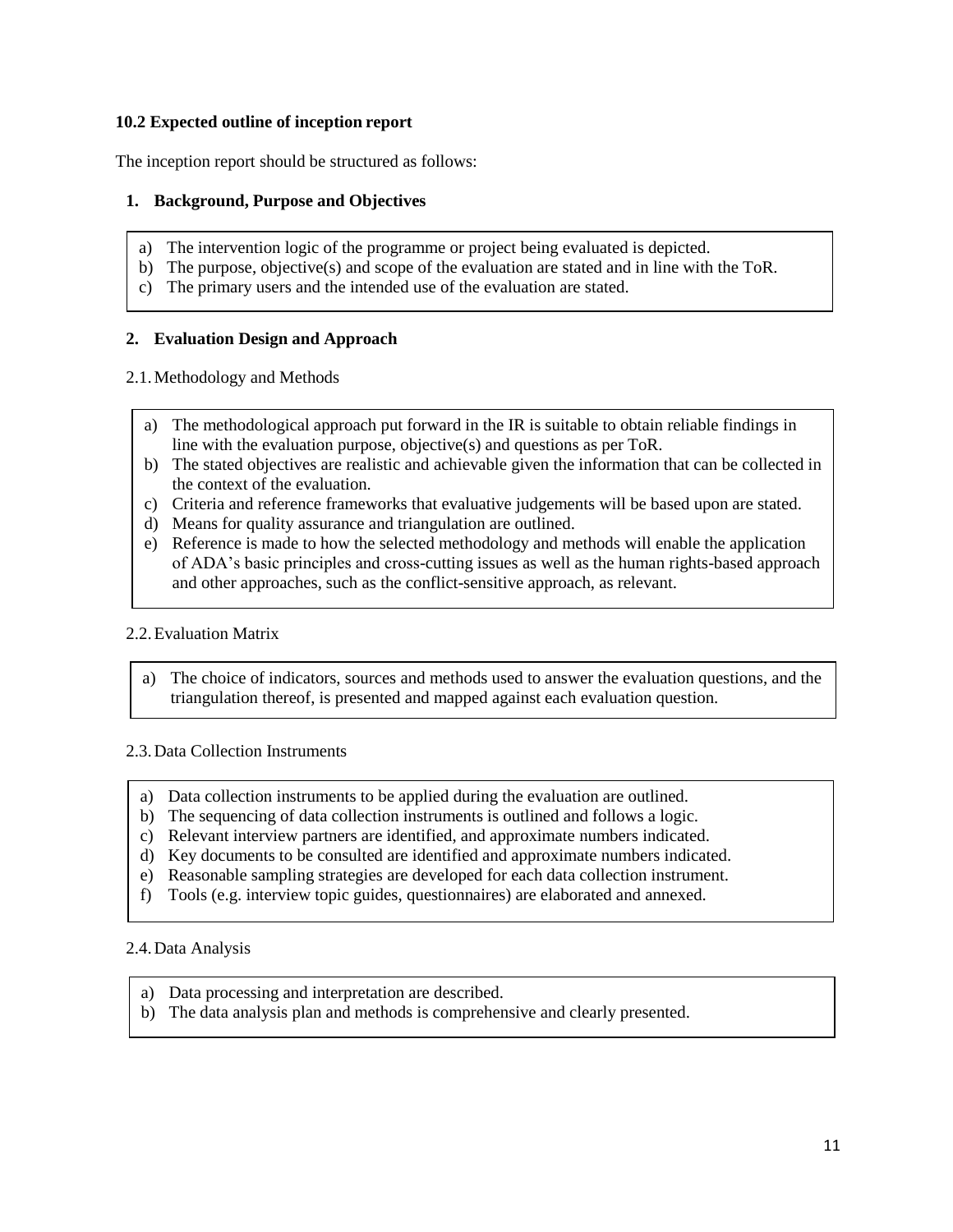#### 2.5. Limitations, Risks and Mitigation Measures

- a) All foreseeable limitations of the evaluation and the proposed methodology are highlighted and their implications on the evaluation are outlined.
- b) Appropriate measures to mitigate the risks are proposed.

#### **3. Quality Assurance and Ethical Considerations**

- a) Means to ensure upholding of Standards and Principles for Good Evaluations are specified.
- b) ADA's basic principles, it's human rights approach and commitment to cross-cutting issues are adequately reflected in evaluation design and approach, including the evaluation questions and data collection tools.
- c) Potential harms for participants of the evaluation and for evaluator(s) are identified and mitigation measures identified.
- d) Approaches used to protect the confidentiality and anonymity of sourced are outlined.

#### **4. Workplan**

- a) Timelines and deliverables throughout the evaluation process are presented in a workplan.
- b) Any changes or adaptations from the ToR agreed upon during inception are made explicit.

#### **5. Annexes**

- a) Data collection instruments, such as (semi-)structured interview guides, questionnaires.
- b) Comprehensive list of documents relevant for the evaluation.
- c) Comprehensive list of stakeholders.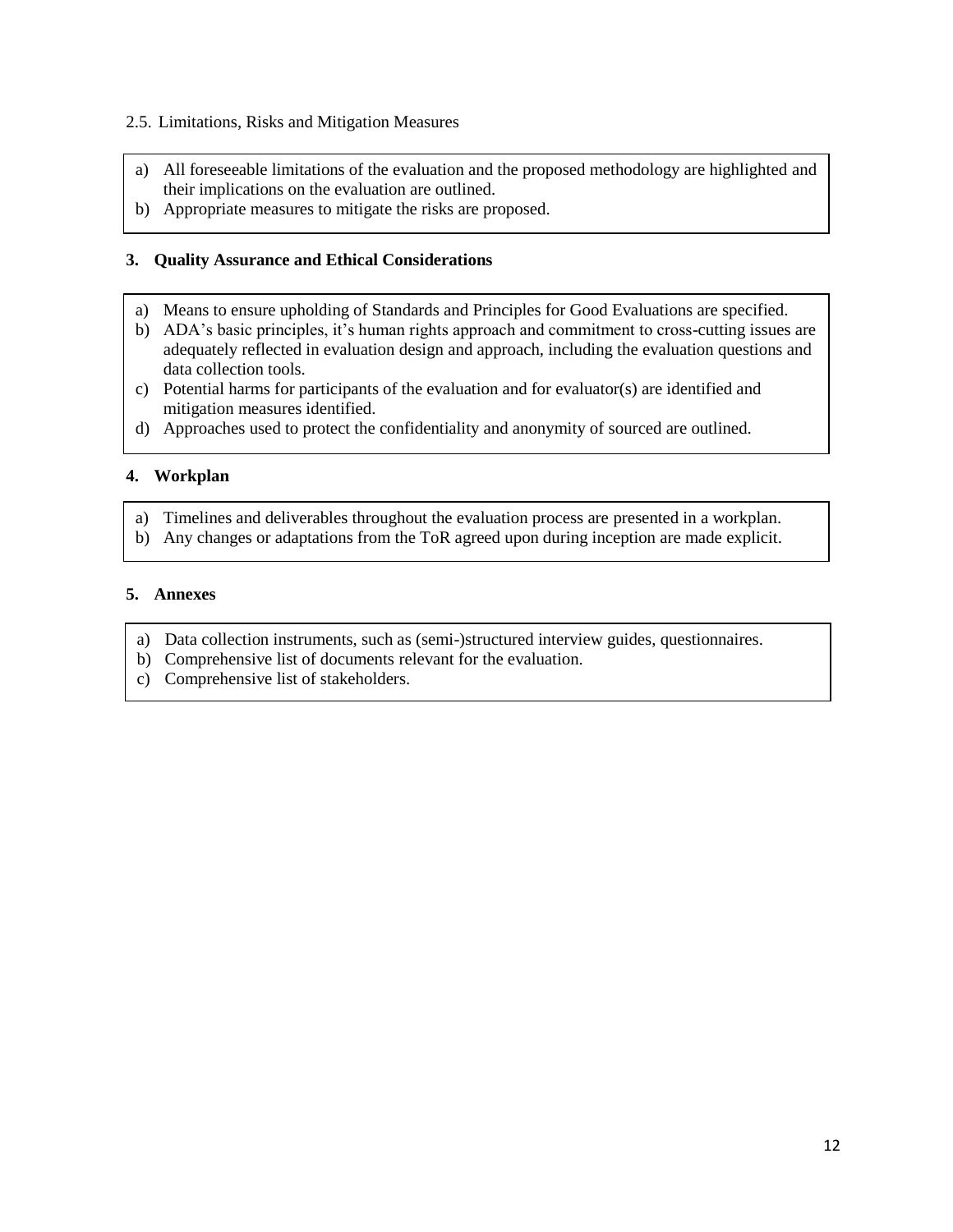#### **10.3 Expected outline of draft report**

The evaluation report should be structured as follows:

# **1. Executive Summary**

- a) Included as a stand-alone chapter in the evaluation report.
- b) Includes the chapters 2-7 outlined below.

### **2. Introduction**

- a) The purpose of the evaluation is clearly defined, including why it is conducted at this point in time, who needs the information and how the information will be used.
- b) The objective(s) of the evaluation is stated.
- c) The scope of the evaluation is delineated.
- d) Reference is made to the quality standards and criteria applied.

#### **3. Background and Context Analysis**

- a) The context of key social, political, economic, demographic and institutional factors that have a direct bearing on the programme or project being evaluated is described.
- b) The scale and complexity of the programme or project being evaluated are presented, including its components, geographic boundaries, purpose, management and budget (from all sources).
- c) The key stakeholders involved in the design and implementation of the programme or project are mentioned, including implementing and other development partners, as well as their roles.
- d) The logic model, theory of change and/or expected results at different levels are described.
- e) The implementation status of the programme or project, including its phase and any significant changes that have occurred over time and their implications for the evaluation are explained.

# **4. Evaluation Design and Approach**

#### 4.1. Methodological Approach

- a) The methodological approach, including literature references, is described, and justified.
- b) A description of stakeholder's consultation process in the evaluation, including the rationale for selecting the particular level and activities for consultation, is included.
- c) An assessment of the design, implementation and monitoring of the programme/project being evaluated with a view to sound gender and human rights analysis as well as actual results on gender equality, environmental sustainability, human rights, and other fundamental principles of development cooperation through which cross-cutting issues are implemented is included.
- d) A description of how the approach chosen reflects the basic principles underlying ADA's work as well as the human rights-based approach and the commitment to cross-cutting issues.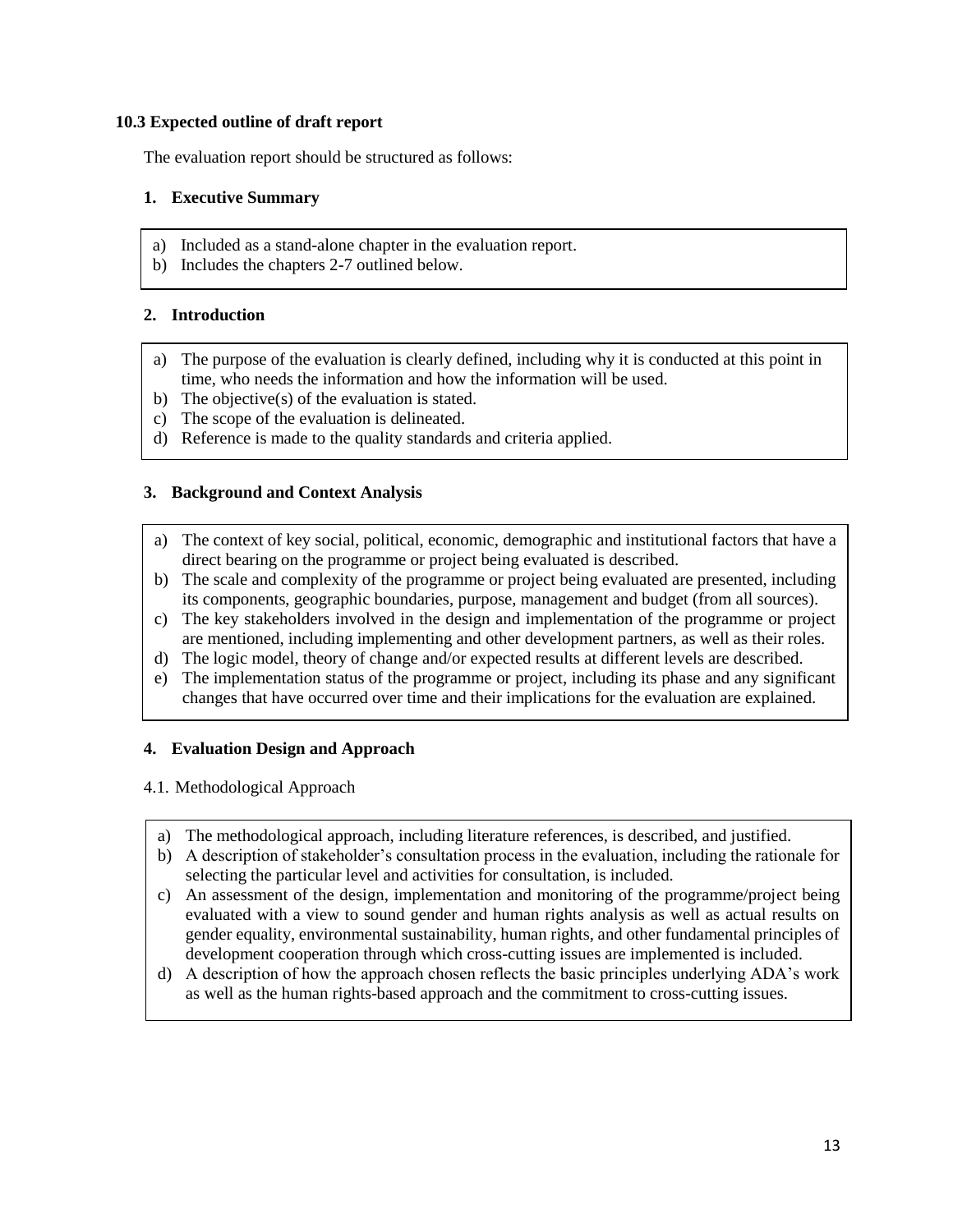#### 4.2. Data Collection and Analysis Tools

- a) Data collection methods are described and the rationale behind their choice outlined.
- b) The sampling frame areas and populations to be represented, selection criteria and mechanics, sample size and limitations – is described and relevant choices justified.
- c) A description of how data collection methods and related process employed reflects the basic ADA's principles and commitments to human rights and cross-cutting issues.
- d) Measures taken to ensure data quality, including evidence supporting the reliability and validity of findings (e.g. interview protocols, survey design, observation tools) are described.
- e) A description of what type of (source, method, data, theory) triangulation was employed.
- 4.3. Limitations, Risks and Mitigations Measures
	- a) Risk and limitations faced during the implementation of the evaluation are outlined, along with strategies employed to mitigate these.
	- b) Gaps and limitations in the evidence and/or unanticipated findings are reported and discussed.

# **5. Findings**

- a) Relevance to evaluation criteria and questions is ensured.
- b) Findings are based on evidence.
- c) Triangulation is done and documented in relation to each finding to ensure credibility.
- d) Findings are numbered and presented with clarity, logic and coherence.
- e) ADA principles and commitments with regards to human rights and cross-cutting issues are integrated in the findings.

# **6. Conclusions**

- a) Reasonable evaluative judgments based on the findings and substantiated by the evidence presented is given and traceable.
- b) Logical connection to one or more evaluation findings is documented.
- c) Insights pertinent to the object and purpose of the evaluation and the knowledge interest of evaluation users is given.
- d) ADA's basic principles, commitment to cross-cutting issues, the human rights based approach and other approaches, such as the conflict sensitive approach, as relevant, are reflected in their formulation.

# **7. Recommendations**

- a) Firm basis on evidence and conclusions is traceable.
- b) Relevance to the object and purpose of the evaluation is given.
- c) The target group for each recommendation is identified.
- d) Language is concise and clear; content is actionable and reflective of an understanding of the commissioning organization and key intended users and potential constraints as to follow-up.
- e) Number is reasonable to allow for a manageable management response.
- f) Aspects related to equality and human rights aspects are adequately reflected.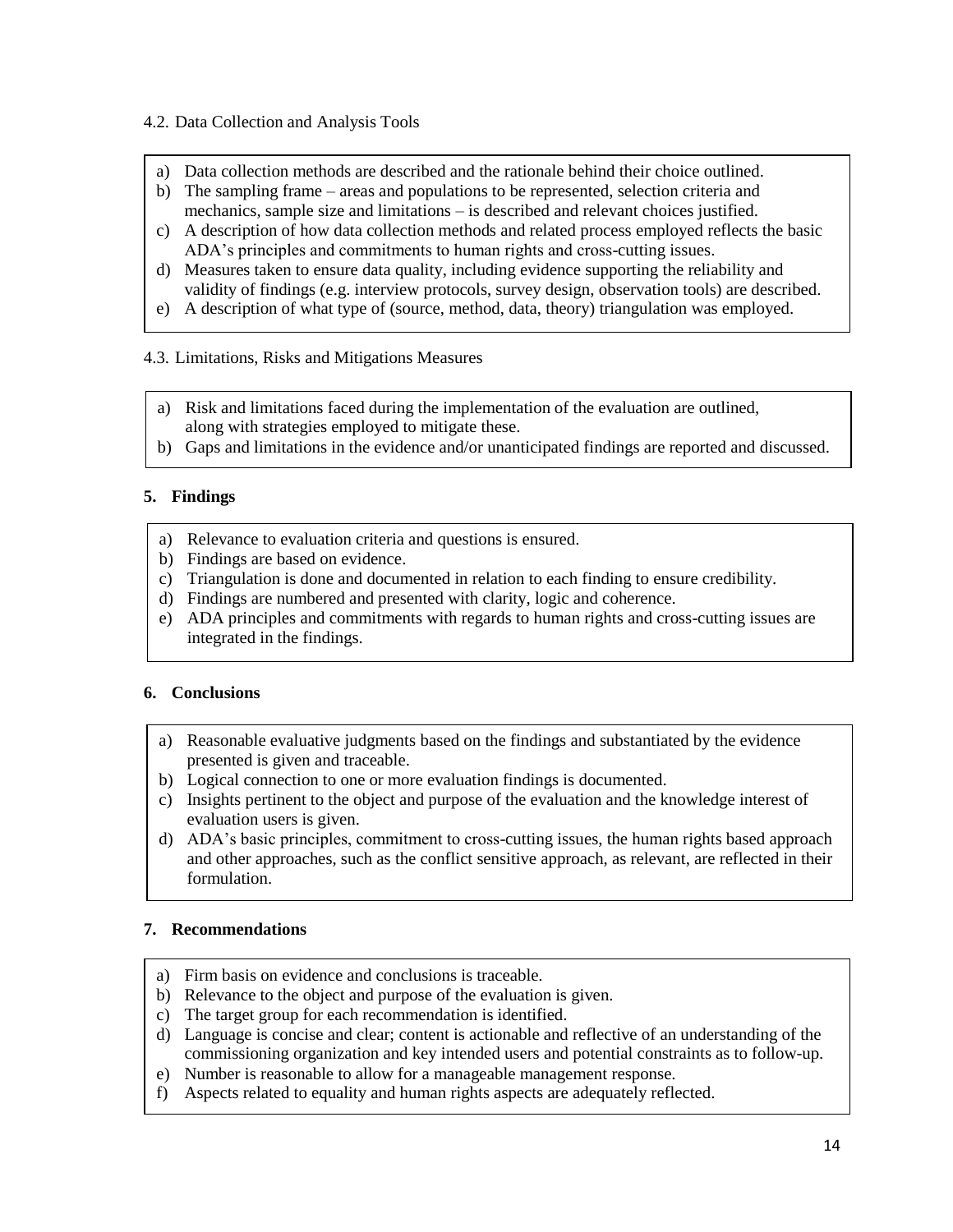### **8. Annexes**

- a) Results Assessment Form
- b) Presentation of evidence along assessment grid per evaluation question
- c) Instruments for data collection
- d) List of interview partners (anonymized)
- e) Bibliography
- f) Evaluation ToR
- g) Additional annexes as deemed useful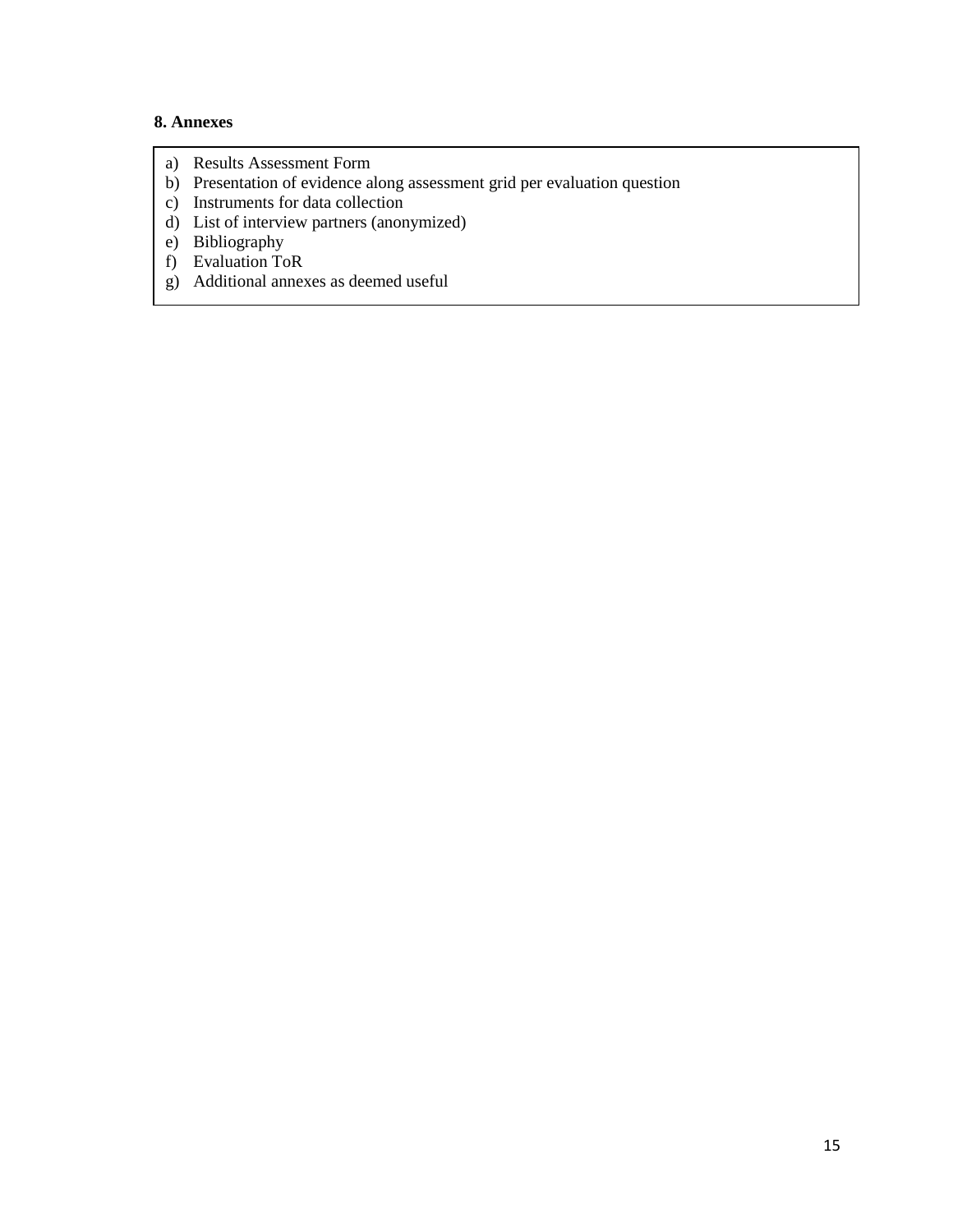### **10.3. Key publicly accessible documents relevant to the project being evaluated**

Rehabilitation and integration services baseline report developed in 2020 for each country under the project being evaluated:

GADC and AWEN (Albania)

[https://gadc.org.al/media/files/upload/Final%20report\\_GADC\\_V2.pdf](https://gadc.org.al/media/files/upload/Final%20report_GADC_V2.pdf)

AWC (Serbia)

[https://www.womenngo.org.rs/images/publikacije](https://www.womenngo.org.rs/images/publikacije-dp/2020/Rehabilitation_and_reintegration_services_within_the_social_welfare_system_in_the_Republic_of_Serbia_for_women_survivors_of_violence.pdf)[dp/2020/Rehabilitation\\_and\\_reintegration\\_services\\_within\\_the\\_social\\_welfare\\_system\\_in\\_the\\_Republic\\_of\\_S](https://www.womenngo.org.rs/images/publikacije-dp/2020/Rehabilitation_and_reintegration_services_within_the_social_welfare_system_in_the_Republic_of_Serbia_for_women_survivors_of_violence.pdf) [erbia\\_for\\_women\\_survivors\\_of\\_violence.pdf](https://www.womenngo.org.rs/images/publikacije-dp/2020/Rehabilitation_and_reintegration_services_within_the_social_welfare_system_in_the_Republic_of_Serbia_for_women_survivors_of_violence.pdf)

KWN (Kosovo)

[https://docs.google.com/document/d/1\\_sDM-GPDM3h-uvNsELb1QqzR\\_L0VYVXE/edit#](https://docs.google.com/document/d/1_sDM-GPDM3h-uvNsELb1QqzR_L0VYVXE/edit) 

FUWBL (Bosnia and Hercegovina)

[http://unitedwomenbl.org/wp-content/uploads/2021/09/BiH-Mapping-Of-The-Services-Of-Support-And-](http://unitedwomenbl.org/wp-content/uploads/2021/09/BiH-Mapping-Of-The-Services-Of-Support-And-Assistance-To-Women-Survivors-Of-Violence.pdf)[Assistance-To-Women-Survivors-Of-Violence.pdf](http://unitedwomenbl.org/wp-content/uploads/2021/09/BiH-Mapping-Of-The-Services-Of-Support-And-Assistance-To-Women-Survivors-Of-Violence.pdf)

WRC (Montenegro)

[https://womensrightscenter.org/wp-content/uploads/2022/02/Postoje%C4%87i-servisi-za-rehabilitaciju-i](https://womensrightscenter.org/wp-content/uploads/2022/02/Postoje%C4%87i-servisi-za-rehabilitaciju-i-reintegraciju-%C5%BErtava-nasilja-u-CG.pdf)[reintegraciju-%C5%BErtava-nasilja-u-CG.pdf](https://womensrightscenter.org/wp-content/uploads/2022/02/Postoje%C4%87i-servisi-za-rehabilitaciju-i-reintegraciju-%C5%BErtava-nasilja-u-CG.pdf)

NNAVAWDV (North Macedonia)

<https://glasprotivnasilstvo.org.mk/wp-content/uploads/2022/02/Baseline-research-design-eng.pdf>

2021 baseline survey measuring satisfaction of the beneficiaries with services received in CSW/Referral mechanism conducted by partners for each country under the project being evaluated:

NNVWDV for North Macedonia,

[https://glasprotivnasilstvo.org.mk/wp-content/uploads/2021/12/NN\\_Baseline-study-report-on-measuring](https://glasprotivnasilstvo.org.mk/wp-content/uploads/2021/12/NN_Baseline-study-report-on-measuring-satisfaction-of-the-beneficiaries-with-services-received-in-CSW-1.pdf)[satisfaction-of-the-beneficiaries-with-services-received-in-CSW-1.pdf](https://glasprotivnasilstvo.org.mk/wp-content/uploads/2021/12/NN_Baseline-study-report-on-measuring-satisfaction-of-the-beneficiaries-with-services-received-in-CSW-1.pdf)

WRC for Montenegro,

[https://womensrightscenter.org/wp-content/uploads/2021/02/WRC\\_Survey\\_Report\\_2021-1.pdf](https://womensrightscenter.org/wp-content/uploads/2021/02/WRC_Survey_Report_2021-1.pdf)

GADC and AWEN for Albania,

[https://gadc.org.al/media/files/upload/Final%20report\\_GADC\\_V2.pdf](https://gadc.org.al/media/files/upload/Final%20report_GADC_V2.pdf)

KWN for Kosovo,

[https://drive.google.com/file/d/1G52O5Mb\\_OGE0jaXY5YeBCdJyfPcdiffv/view](https://drive.google.com/file/d/1G52O5Mb_OGE0jaXY5YeBCdJyfPcdiffv/view)

FUW for Bosnia and Hercegovina,

[http://unitedwomenbl.org/wp-content/uploads/2021/09/Experiences-of-Women-Beneficiaries-in-Relation-to-](http://unitedwomenbl.org/wp-content/uploads/2021/09/Experiences-of-Women-Beneficiaries-in-Relation-to-Support-in-the-Centers-for-Social-Work.pdf)[Support-in-the-Centers-for-Social-Work.pdf](http://unitedwomenbl.org/wp-content/uploads/2021/09/Experiences-of-Women-Beneficiaries-in-Relation-to-Support-in-the-Centers-for-Social-Work.pdf)